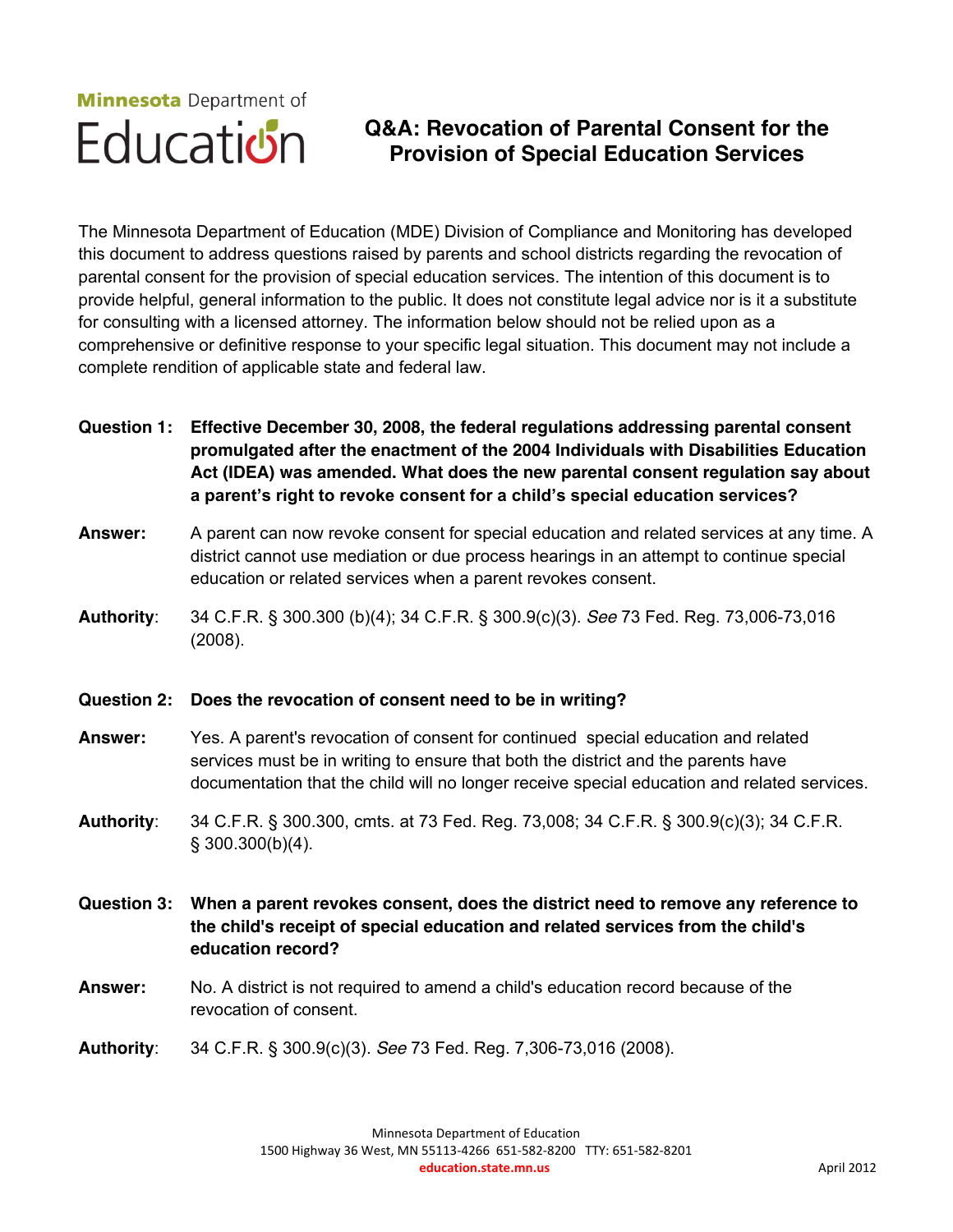- **Question 4: Is a district liable for denial of a Free and Appropriate Public Education (FAPE) to a child when special education and related services are discontinued following parental revocation of consent?**
- **Answer:** No. Districts will not be found to have denied a child FAPE because of a failure to provide the child with special education and related services after the parent refuses to or fails to provide consent.
- **Authority**: 34 C.F.R. § 300.300(b)(4). See *also* 34 C.F.R. § 300.301.

# **Question 5: When a parent revokes consent for special education services, does the Individual Education Program (IEP) get reviewed annually anyway?**

- **Answer:** No. Once a parent revokes consent for the continuation of special education and related services, the district is not required to hold an IEP team meeting or develop an IEP for the child. 34 C.F.R. § 300.300(b)(4)(iv). Furthermore, the review of a child's IEP by the IEP team does not replace a parent's right to revoke consent for the continued provision of special education and related services to his or her child. A parent's revocation effectively removes the child from special education and moves the child into the general curriculum; thus, the child's IEP does not get reviewed once the child is no longer receiving special education or related services.
- **Authority**: 34 C.F.R. § 300.300, cmts. at 73 Fed. Reg. 73,009 (2008).

# **Question 6: Is the removal of a child from special education upon a parent's revocation of consent for special education a change of placement?**

- **Answer:** Yes. The district must provide prior written notice consistent with Title 34 of the Code of Federal Regulations, section 300.503. This notice is explained in the answer to Question No. 7 below.
- **Authority**: 34 C.F.R. § 300.300(b)(4); 73 Fed. Reg. 73,008 (2008); 34 C.F.R. § 300.503(a).

**Question 7: What kind of notice does the district need to provide the parent before stopping special education services when a parent revokes consent for continuing special education services?** 

**Answer:** When a parent revokes consent for the continuation of special education services, the district must provide the parent with prior written notice consistent with Title 34 of the Code of Federal Regulations, section 300.503 before special education and related services are discontinued. This notice must be in writing and given to the parent within a reasonable time before the public agency removes the child from special education. 34 C.F.R. § 300.300(b)(4)(i); 34 C.F.R. § 300.300, cmts. at 73 Fed. Reg. 73,008. This notice must also inform the parent about the change in educational placement and services that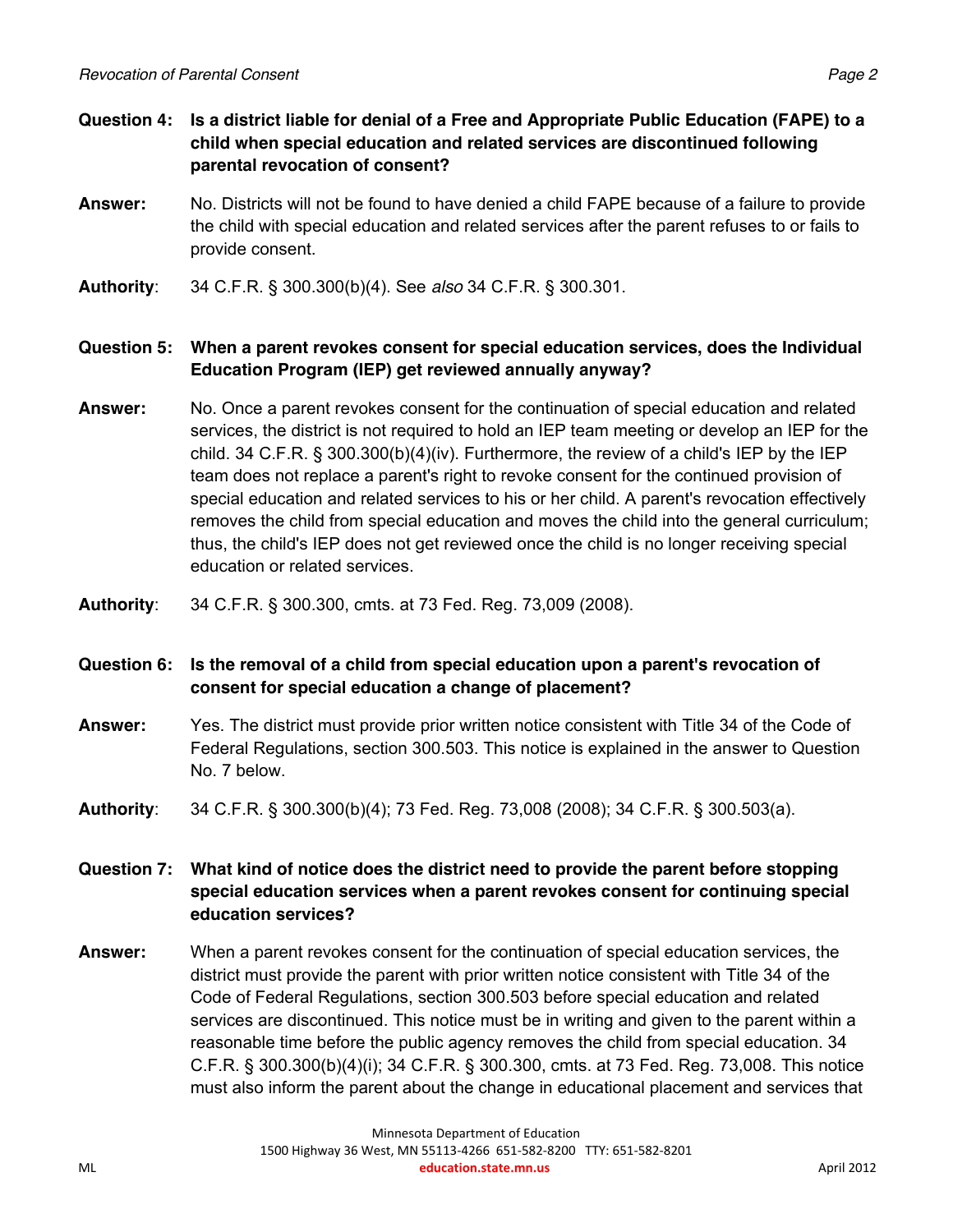will result from the revocation of consent. This notice must include, among other things, information on resources for the parents to contact that can assist the parent in understanding the requirements of Part B of IDEA and implementing its regulations.

**Authority**: 34 C.F.R. § 300.300, cmts. at 73 Fed. Reg. 73,008, 34 C.F.R. § 300.503.

#### **Question 8: Does the prior written notice need to be in the parent's native language?**

**Answer:** Yes. Any prior written notice required by Title 34 of the Code of Federal Regulations, section 300.503 must be provided in the native language of the parent or another mode of communication used by the parent, unless it is clearly not feasible to do so. 34 C.F.R. § 300.503(c)(1)(ii). Additionally, if the parent's native language or other mode of communication is not a written language, the district must take additional steps to communicate the information contained in the notice to the parent. 34 C.F.R. § 300.503(c)(2). These additional measures include taking steps to have the notice translated orally or by other means to the parent in the parent's native language or other mode of communication. The district must ensure that the parent understands the content of the notice and that there is written evidence that the prior written notice requirement has been met.

**Authority**: 34 C.F.R. § 300.503(c); 34 C.F.R. § 300.300, cmts. at 73 Fed. Reg. 73,008.

# **Question 9: Is there a timeline for how soon the district can stop providing special education services to the student?**

**Answer:** There is no specific timeline outlined in federal or state law for discontinuing special education services upon receipt of a revocation of consent by a parent. However, the comments to the federal regulations provide that a district cannot stop providing special education services until the appropriate prior written notice has been provided to the parents. 34 C.F.R. § 300.300(b)(4)(i). Districts must promptly respond to a parent's written revocation of consent to continue special education services through the provision of a prior written notice. Additionally, the district must provide the parent with the required prior written notice within a reasonable time before discontinuing special education services. Giving this notice within a reasonable time gives parents the necessary information to fully consider the change to their child's educational services and decide whether they have additional questions or concerns regarding the revocation.

**Authority**: 34 C.F.R. § 300.300, cmts. at 73 Fed. Reg. 73,008; 34 C.F.R. § 300.503.

# **Question 10: Can a state establish additional procedures for implementing the amendment to the federal parental consent regulation?**

**Answer:** Yes. A state can choose to establish additional procedures for implementing Title 34 of the Code of Federal Regulations, section 300.300(b)(4), including requiring a public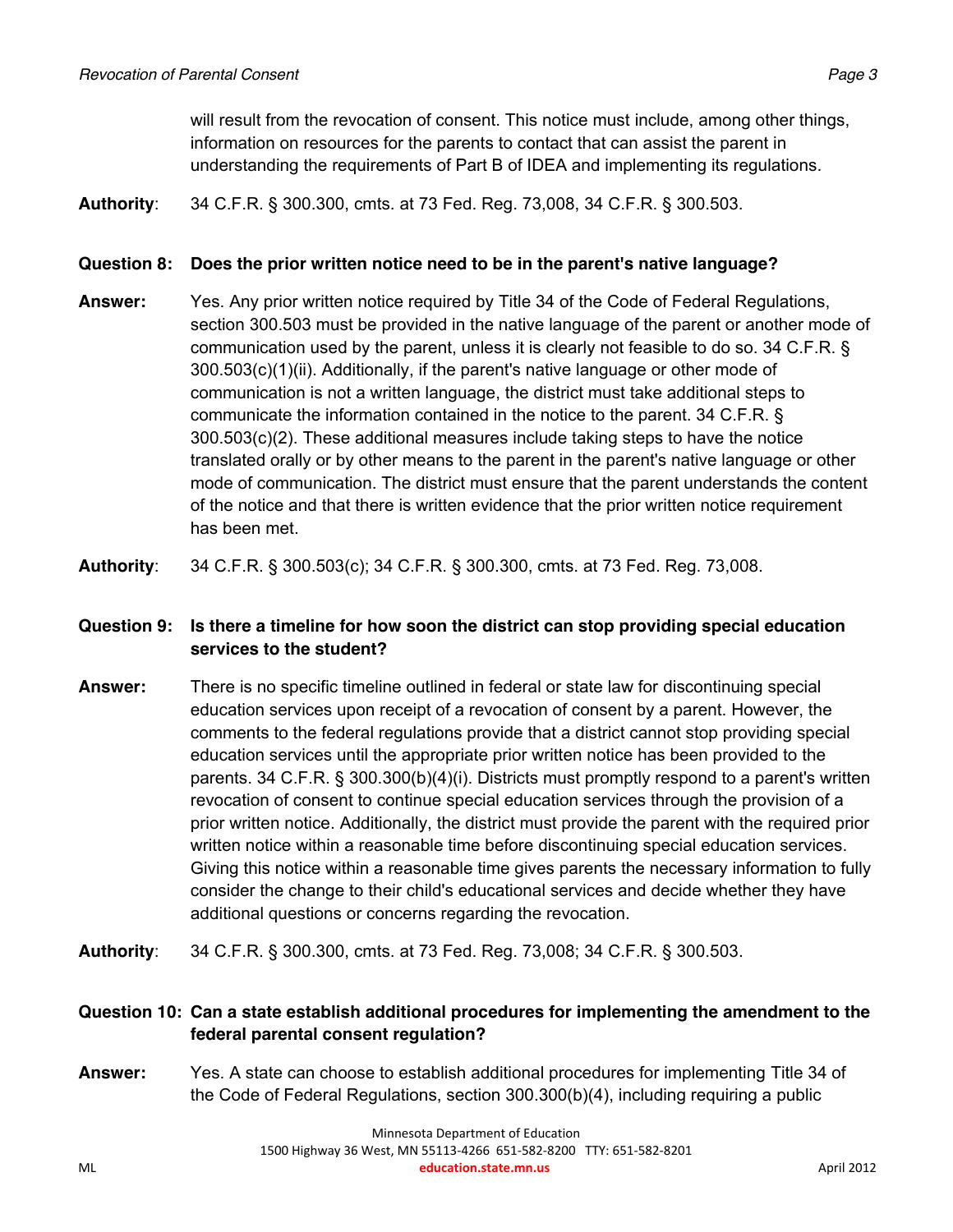agency to offer to meet with parents to discuss concerns. The state must ensure that any additional procedures are voluntary for the parents, do not delay or deny the discontinuation of special education and related services, and are consistent with other Part B requirements under IDEA. Minnesota has not established additional procedures through statutory or rule amendment.

**Authority**: 34 C.F.R. § 300.300, cmts. at 73 Fed. Reg. 73,008.

#### **Question 11: Can a district ask why a parent is revoking consent for special education and related services?**

- **Answer:** Yes. A district can ask a parent why they are revoking consent; however, a parent is not required to provide an explanation, either orally or in writing, prior to a district discontinuing a child's special education and related services.
- **Authority**: 34 C.F.R. § 300.300, cmts. at 73 Fed. Reg. 73,008.

# **Question 12: Do parents need to acknowledge in writing that they have been fully informed of the special education and related services and supplementary aids and supports they are declining for their child by revoking consent?**

- **Answer:** No. The required prior written notice informs parents of the educational services and supports they are declining and provides a sufficient record that parents have been appropriately informed.
- **Authority**: 34 C.F.R. § 300.300, cmts. at 73 Fed. Reg. 73,008.

# **Question 13: How do parents find out about their right to revoke consent to special education and related services?**

- **Answer:** The district or public agency should provide to parents, at least annually, a procedural safeguards notice that includes a full explanation of the procedural safeguards available to the parents of a child with a disability. The procedural safeguards notice must explain that parents have the right to revoke their consent for special education services in writing under Title 34 of the Code of Federal Regulations, section 300.300 (b)(4). This notice must also be given to parents when they request an evaluation, which would occur if a parent revokes consent and then requests re-enrollment in special education. One exception is if the request for reinstatement occurs within 12 months of the discontinuation of special education services as described more fully in the answer to Question No. 17 below.
- **Authority**: 34 C.F.R. § 300.504; 34 C.F.R. § 300.300, cmts. at 73 Fed. Reg. 73,008; 34 C.F.R. § 300.504(a)(1); 34 C.F.R. § 300.300, cmts. at 73 Fed. Reg. 73,015.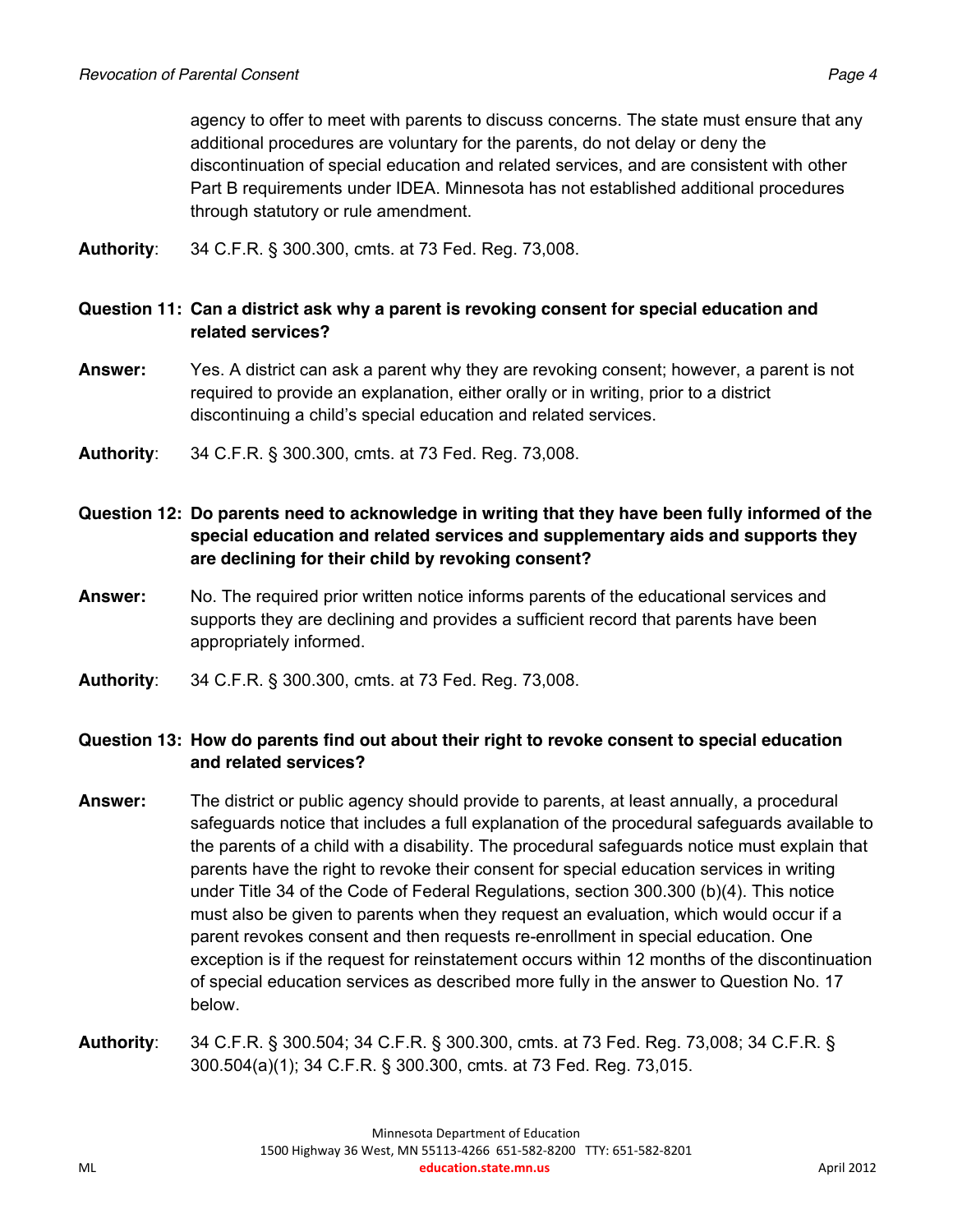# **Question 14: Can an IEP team consent to the provision of special education and related services to a child?**

- **Answer:** No. Although the IEP team plays an important role in the special education decisionmaking process, the **Authority** to consent to the provision of special education and related services to a child rests exclusively with the parent. This right emphasizes the role of parents in protecting their child's rights and the U.S. Department of Education's goal of enhancing parent involvement and choice in their child's education.
- **Authority**: 20 U.S.C. §§ 1414, 614(a)(1)(D)(i)(II); 34 C.F.R. § 300.300, cmts. at 73 Fed. Reg. 73,009.

# **Question 15: Does the parent need to continue working with the child's school after revoking consent for the provision of special education and related services?**

- **Answer:** Yes. It is assumed that after a parent revokes consent for the continued provision of special education and related services that the parent will continue to work with their child's school to support their child in the general education curriculum.
- **Authority**: 34 C.F.R. § 300.300, cmts. at 73 Fed. Reg. 73,009.

#### **Question 16: How do districts document a parent's revocation of special education services?**

- **Answer:** A parent's revocation of consent for special education services must be in writing. In addition, districts must inform parents of the change in education placement and services that will occur when special education services are discontinued through a prior written notice within a reasonable time before special education services are stopped. 34 C.F.R. § 300.300(b)(4)(i); 34 C.F.R. § 300.300, cmts. at 73 Fed. Reg. 73,008. This process sufficiently documents the parent's revocation of consent.
- **Authority**: 34 C.F.R. § 300.300(b)(4).

# **Question 17: When a parent revokes consent for special education services, does the student need to re-qualify later to receive special education services?**

**Answer:** If a parent revokes consent for special education services and a child subsequently experiences academic difficulties, a parent can request an evaluation to determine if the child is eligible, at that time, for special education and related services. If the parent is seeking reinstatement of special education services within 12 months from the date the district discontinued the child's special education services, an evaluation is not required if two conditions are met. The first condition is that the district has access to data on the child's present levels of academic achievement and functional performance. The second condition is that the child's most recent special education evaluation was conducted within the last three years. If those two conditions are met, the district, upon parental request,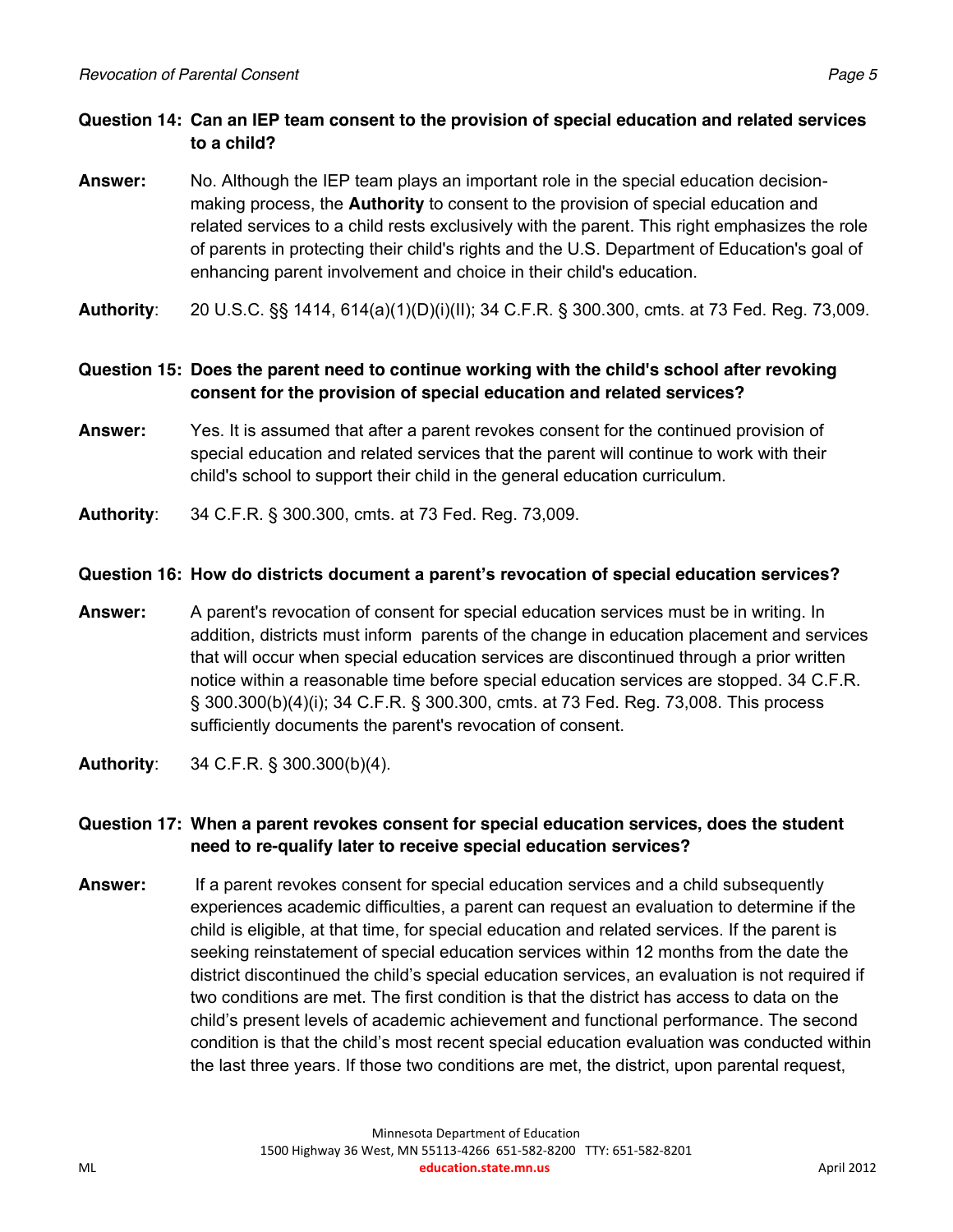can reinstate the child's special education services without first conducting a special education evaluation or documenting two pre-referral interventions.

**Authority**: 34 C.F.R. § 300.300, cmts. at 73 Fed. Reg. 73,010; Minn. R. 3525.3100; *See* 34 C.F.R. § 300.320(a)(1).

# **Question 18: Does a parent's revocation of consent for special education services serve as "stay put?"**

- **Answer:** No. A parent's revocation of consent for special education services will have the effect of returning a child to the general education environment and the child will no longer be treated as s special education student.
- **Authority**: 34 C.F.R. § 300.300, cmts. at 73 Fed. Reg. 73,010-11, 73,013.

# **Question 19: If custody or guardianship is an issue with a child with a disability, do both parents need to agree to a revocation of consent for special education and related services?**

- **Answer:** The federal comments are unclear on this question. The U.S. Department of Education declined to add language to the regulation that would specify that both parents who are legally responsible must revoke consent when custody is in dispute. The comments to the regulations state that under the federal definition of a parent (34 C.F.R. § 300.30), when guardianship or custody of a child with a disability is an issue, the parental rights established under IDEA apply to both parents, unless a court order or state law specifies otherwise.
- **Authority**: 34 C.F.R. § 300.300, cmts. at 73 Fed. Reg. 73,011; *See also* MDE Question and Answer Document "Parental Consent Requirements for Evaluations, Reevaluation and Special Education Services" (2012).

#### **Question 20: Can a parent revoke consent to some services and not others?**

- **Answer:** No. A parent can only revoke consent to special education and related services in their entirety. In situations where a parent disagrees with the provision of a particular service and the parent and the district agree that the child would still receive FAPE if the child did not receive the service, the service should be removed from the child's IEP. If the child would not receive FAPE if the child did not receive a particular service, the parent may use the mediation or due process procedures available under IDEA to obtain a ruling regarding the service with which the parent disagrees.
- **Authority**: 34 C.F.R. § 300.300, cmts. at 73 Fed. Reg. 73,011; 34 C.F.R. § 300.300(b)(4).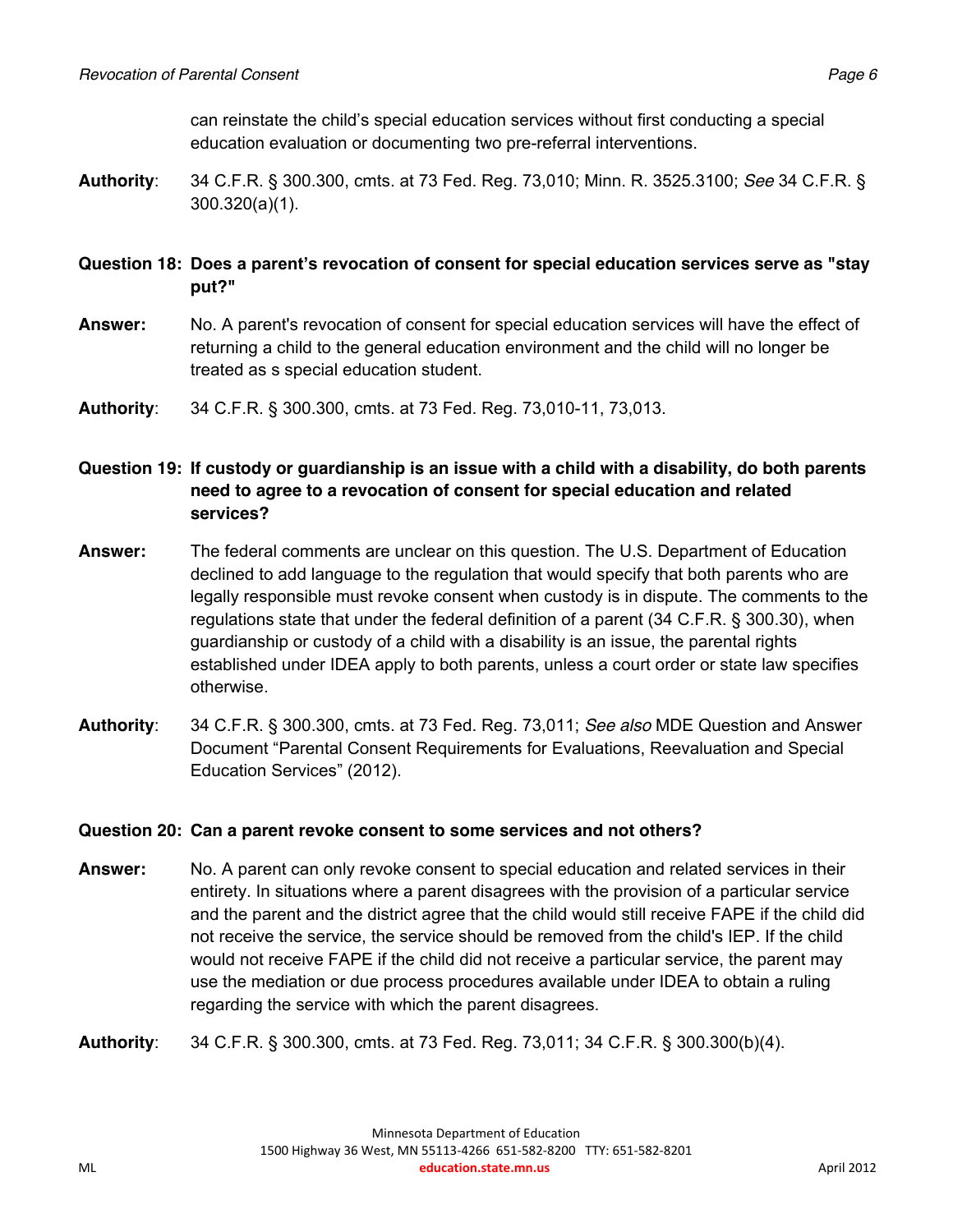- **Question 21: Does a general education teacher have to provide the same accommodations previously identified in a student's IEP when a parent revokes consent for special education?**
- **Answer:** No. Once a parent revokes consent in writing for continued provision of special education services a general education teacher is not required to provide the accommodations included in the child's IEP. However, the teacher can provide accommodations that are available to non-disabled students under State standards. A district's obligation to provide accommodations for students who meet eligibility criteria under the 504 Rehabilitation Act of 1973 is not addressed in this technical assistance document.
- **Authority**: 34 C.F.R. § 300.300, cmts. at 73 Fed. Reg. 73,102.
- **Question 22: If a parent revokes consent for continued special education services and the child subsequently engages in behavior that violates a code of student conduct, can the child assert any of the protections of IDEA as provided for in Title 34, section 300.534, of the Code of Federal Regulations?**
- **Answer:** No. When a parent revokes consent for special education and related services, the district is deemed to not have knowledge that the child is a child with a disability and thus the child may be disciplined as a general education student according to the district's discipline procedures and the child is not entitled to the Act's discipline protections. Parents are expected to consider the possible consequences of discipline procedures when making the decision to revoke consent for the provision of special education and related services.
- **Authority**: 34 C.F.R. § 300.300, cmts. at 73 Fed. Reg. 73,012-3; 34 C.F.R. § 300.534.

**Question 23: When a parent has revoked consent for continued special education services, where should the district place the child for education services?**

- **Answer:** Once a parent revokes consent for special education and related services, the child is considered a general education student and may be placed in any classroom where other general education students are placed.
- **Authority**: 34 C.F.R. § 300.300, cmts. at 73 Fed. Reg. 73,013.
- **Question 24: Can a child whose parent has revoked consent for continued special education and related services be placed in a classroom that is co-taught by a general education teacher and a special education teacher?**
- **Answer:** Yes. If a child's parent revokes consent for special education services and that child is then placed in a classroom co-taught by a general education teacher and special education teacher, the child is placed in the classroom as a general education student.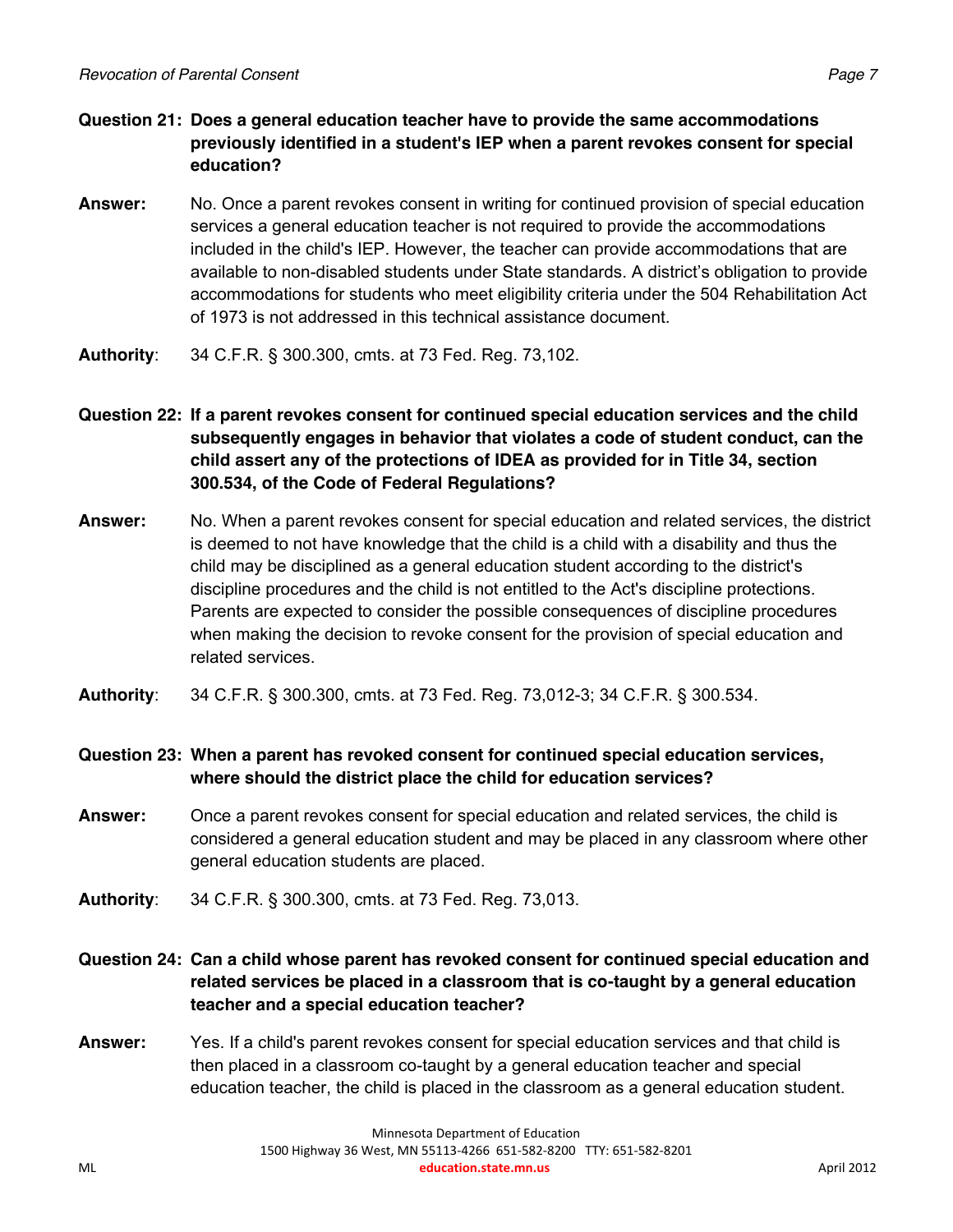The child should be treated the same as all other general education students in the classroom. As set forth in the comments to the amended parental consent regulation, general education teachers provide a critical role in ensuring that all children make academic progress regardless of their disability status.

Auhtority: 34 C.F.R. § 300.300, cmts. at 73 Fed. Reg. 73,010-73,011; 73,013.

#### **Question 25: When a parent revokes consent for continued special education and related services under IDEA, how does this affect a district's obligations under Section 504?**

- **Answer:** The comments to the federal regulations do not attempt to address any possible overlap between the protections and requirements under IDEA and those found in Section 504 and the American with Disabilities Act (ADA). It is unclear if the language in a 1996 Office of Civil Rights decision is still valid. In that decision, OCR held that revocation of services under IDEA was also a revocation of services under Section 504.
- **Authority**: 34 C.F.R. § 300.300(b)(4), cmts. at 73 Fed. Reg. 74,013-14; *Letter to McKethan*; 25 IDELR 295 (OCR 1996).

# **Question 26: If a parent revokes consent for the continued provision of special education and related services, can a parent subsequently request an initial evaluation?**

- **Answer:** Yes. A parent always maintains the right to subsequently request an initial evaluation to determine if the student is a child with a disability who needs special education and related services.
- **Authority**: 34 C.F.R. § 300.300(b)(4), cmts. at 73 Fed. Reg. 73,014.

# **Question 27: Is there a limit on the number of times a parent can revoke consent and then subsequently request reinstatement in special education services?**

- **Answer:** No. There is not a limit on a parent's right to revoke consent and then request reinstatement in special education services as this flexibility is important to address the unique and individualized circumstances surrounding each child's education. A district will not be found in violation of not providing FAPE to the child following a parent's revocation. A district is only responsible for providing FAPE during the time period the parent has provided consent for special education and related services.
- **Authority**: 34 C.F.R. § 300.300, cmts. at 73 Fed. Reg. 73,014; *See* 34 C.F.R. § 300.101.